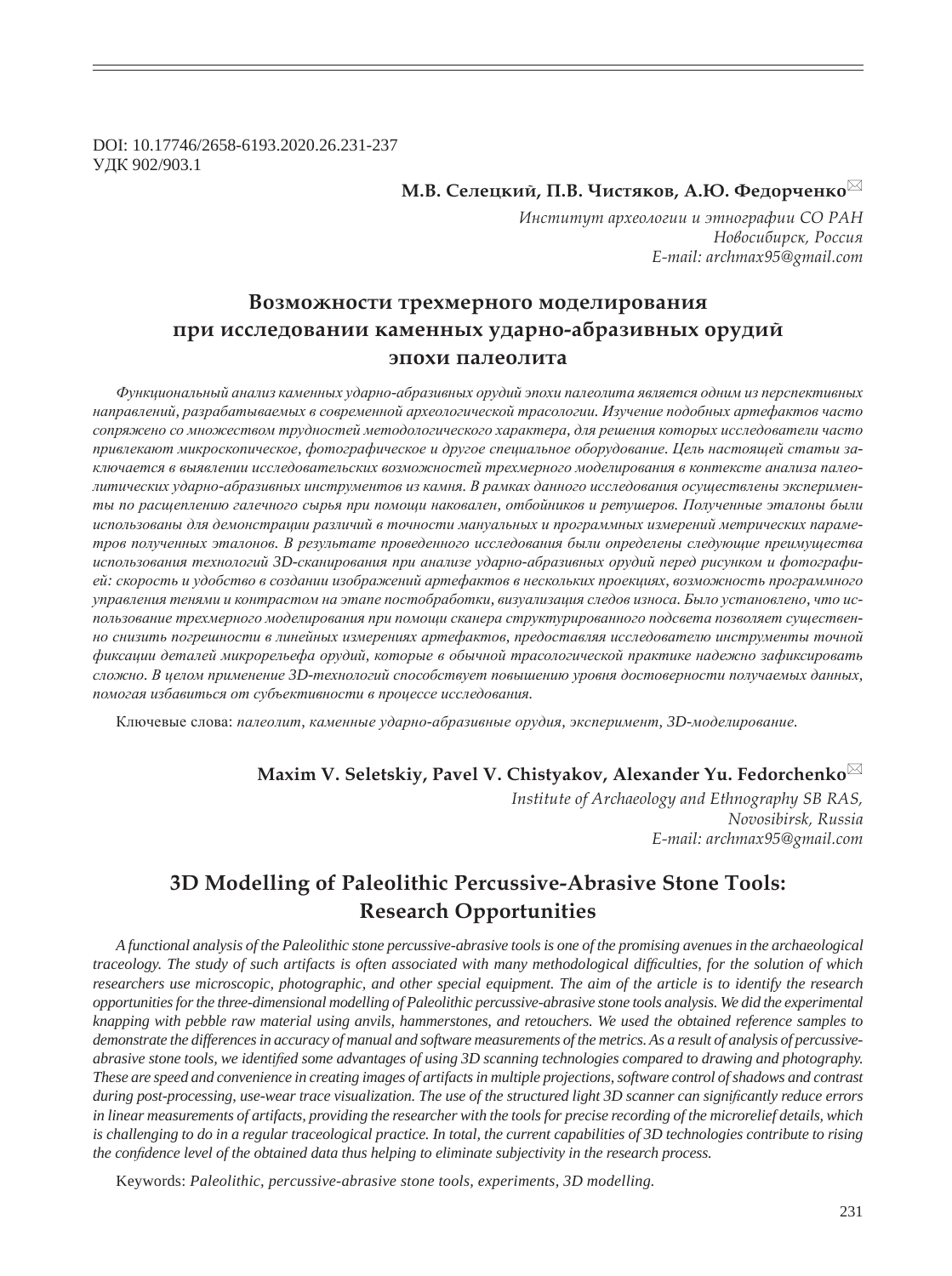### **Введение**

Основной целью экспериментально-трасологического исследования является получение обоснованных данных о функциях древних артефактов и индустрий. Начиная с самых первых трасологических изысканий для обнаружения и изучения следов использования и обработки исследователи применяли широкий спектр специального микроскопического и фотографического оборудования, осветительную технику и средства для создания дополнительного контраста [Семенов, 1957, с. 30-43; Семенов, 1972; Keeley, 1980, p. 1-9; Щелинский, 1983; Vaughan, 1985, p. 9-18]. Современный этап в археологической трасологии связан с появлением и широким распространением цифровой фотографии, использованием компьютерной обработки и сканирующих систем. Распространение технологий создания микро- и макрофотографий с фокусировкой по всей площади одного кадра, созданных из множества частично резких снимков, позволило получать изображение следов, которые ранее нельзя было увидеть в окуляр микроскопа [Plisson, 2015]. Развитие методик фиксации следов посредством фотограмметрии, 3D-сканирования и микротомографии предоставило исследователям качественно новую базу для наблюдения, анализа и визуализации следов износа и обработки [Grosman, Smikt, Slimansky, 2008; Stemp, Watson, Evans, 2015; Porter et al., 2016; Benito-Calvo et al., 2018].

Одним из направлений, активно разрабатываемых сегодня в археологической трасологии, является исследование т.н. ударно-абразивных орудий, выполненных из необработанных отдельностей минерального сырья [Гиря и др., 2019]. Артефакты подобного типа широко представлены на памятниках различных археологических эпох - от нижнего палеолита до Средних веков [Голубева, 2016; Князеɜɚ, 2011; Pop et al., 2018; Benito-Calvo et al., 2018]. В функциональном плане ударно-абразивные инструменты – отбойники, ретушеры, наковальни, абразивы, терочники, песты и т.д. - использовались для совершения операций по расщеплению, шлифованию, дроблению, измельчению или перетиранию минерального и органического сырья [Beaune, 1989, 1993; Stepanova, 2020]. Такие артефакты часто не имеют следов преднамеренного видоизменения поверхности, но располагают признаками износа, возникшего в результате утилизации [Степанова, 2015]. По этой причине основным методом изучения подобных немодифицированных орудий является экспериментально-трасологический анализ.

Настоящая работа посвящена обзору основных проблем изучения каменных ударно-абразивных инструментов эпохи палеолита, а также выявлению основных исследовательских возможностей, связанных с использованием технологий трехмерного сканирования при анализе данных артефактов.

#### Материалы и методы исследования

Анализ текущего состояния функциональных исследований каменных ударно-абразивных орудий эпохи палеолита позволяет сформулировать перечень научных проблем, связанных с изучением данного вида археологических источников. Их морфология почти всегда детерминирована формой исходной галечной отдельности, следовательно, правила и критерии «обычной» типологической классификации для указанной категории артефактов являются в данном случае слабо применимыми [Там же]. Современные классификации каменных ударноабразивных инструментов среднего и верхнего палеолита базируются на данных о размерности, кинематике и характере износа этих артефактов [Гричан, 2006; Ʉɭɱɭɝɭɪɚ, 2003; Zampetti, Lemorini, Massussi, 2007]. В связи с этим одной из актуальных проблем в изучении таких артефактов является необходимость точного измерения основных морфометрических параметров этих предметов и корректного отображения следов утилизации на них.

При определении метрических параметров каменных ударно-абразивных орудий исследователь в большинстве случаев использует простые измерительные приспособления (линейку или штангенциркуль), определяя длину, ширину и толщину артефактов, а также метрические параметры следов утилизации согласно своему видению расположения осей *x*, *у* и *z*. В данном случае при изучении орудий, имеющих крупные размеры и несимметричную овальную форму, легко допустить неточность в измерениях, а также повредить рабочую поверхность артефакта, что создаст затруднения для проведения функционального анализа.

Одно из возможных решений подобной проблемы может заключаться в использовании специализированных программ, предназначенных для изучения трехмерных моделей артефактов и обеспечивающих как единообразное автоматическое позиционирование, так и стандартные метрические измерения исследуемых объектов. Так, с использованием программы Artifact 3D Л. Гросман был проведен эксперимент по выявлению различий в мануальных и программных измерениях рубил. Было выявлено, что человек ошибался в среднем на величину от 9 до 22 мм, но максимальная разница измерений достигала 50 мм [Grosman, Smikt, Slimansky, 2008].

Облик следов утилизации на палеолитических ударно-абразивных орудиях из зернистых пород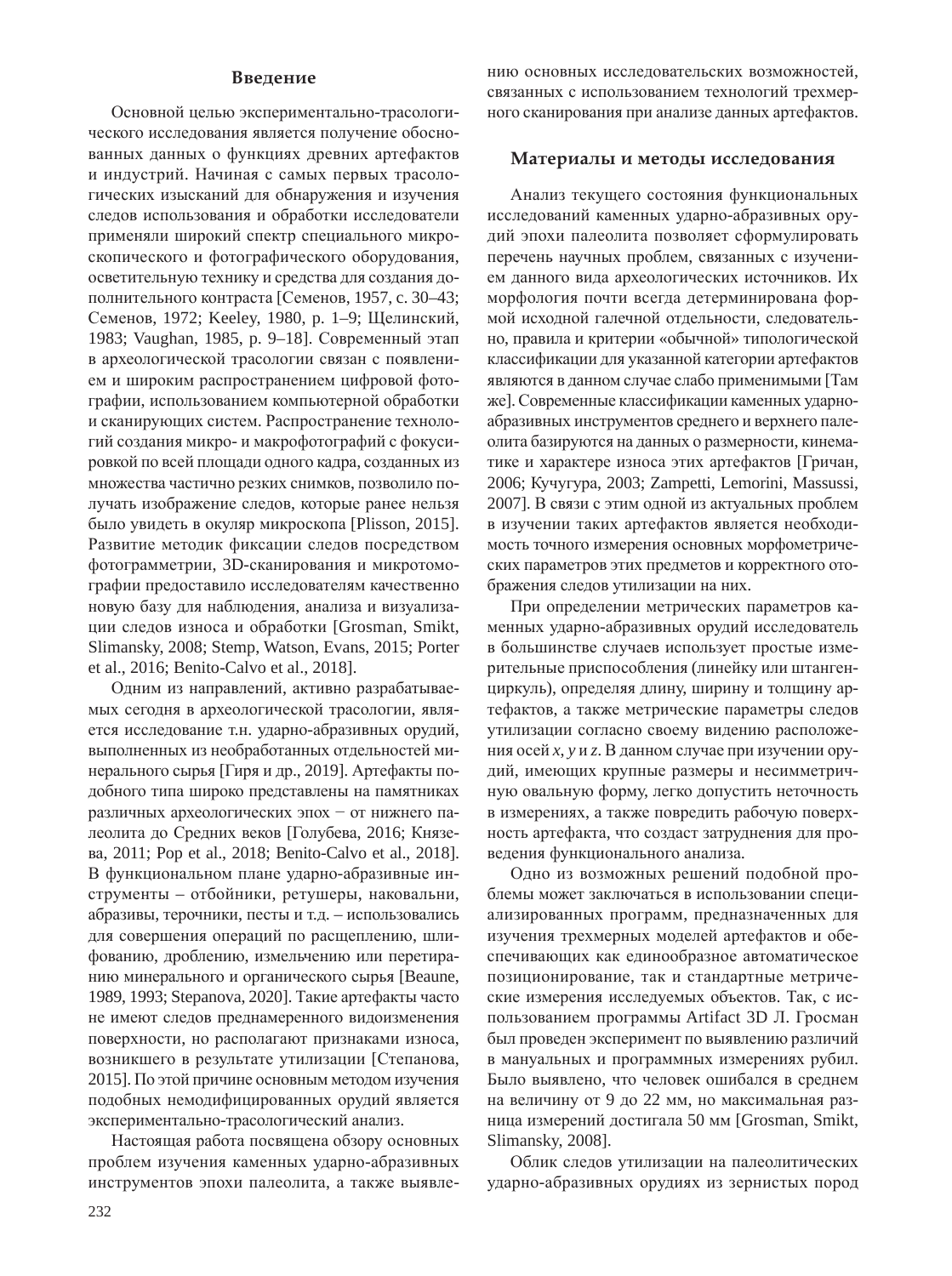камня глубоко специфичен. Поверхность рабочих участков артефактов, прослеживаемая на макрои микроуровне, часто состоит из блестящих зерен, вкраплений и трещин, нередко деформированных следами естественного или позднейшего антропогенного воздействия, что существенно затрудняет процесс наблюдения и анализа признаков утилизации. Подобная специфика следов износа осложняет их корректную визуализацию.

Особенности каменных ударно-абразивных орудий требуют проведения специальных экспериментальных исследований для получения репрезентативной коллекции эталонов. В рамках данного исследования было осуществлено моделирование расшепления галек мелкозернистых песчаников и алевролитов при помощи наковальни (n = 2), от- $\phi$ бойников (n = 6) и ретушеров (n = 2). Источником для отбора галечного сырья являлся русловой аллювий р. Чарыш в непосредственной близости от Чагырской пещеры.

3D-моделирование экспериментальных эталонов осуществлялось посредством сканера структурированного подсвета RangeVision 5M PRO согласно общепринятому протоколу [Колобова и др., 2019]. Исследуемый объект устанавливался на платформе стола и автоматически сканировался с нескольких ракурсов, в двух или более положениях. После съемки предмета было получено несколько групп облаков точек. Для дальнейшего создания модели и работы с ней были удалены все детали, не относящиеся к объекту сканирования (крепления, стол, ошибки сканирования), полученные группы объединены в единое облако точек, из которого создавалась модель. После подготовки модели осуществлялось исправление мелких погрешностей, не позволявших проводить измерения и дальнейшую работу с объектом. Полученное 3D-изображение обрабатывалось в программе Geomagic Wrap (trial version) при помощи инструмента «Устранение неполадок каркаса», после чего модель сохранялась и была готова к работе.

Для позиционирования объектов мы воспользовались программой Autodesk Netfabb (trial version), в которой применили команду «Minimize Outbox». При выполнении данной команды анализируемый объект вписывается в параллелепипед, длина которого соответствует длине объекта в наибольшем измерении. Ширина и толщина модели рассчитываются по соответствующим граням параллелепипеда. Для измерения основных морфометрических параметров исследуемых объектов использовались программы Geomagic Design X и Autodesk Netfabb (trial version). Описанный алгоритм позволяет единообразно позиционировать исследуемые артефакты и при каждом измерении получать верифицируемые метрические параметры (наибольшие значения длины, ширины и толщины).

Для демонстрации различий в точности мануальных и программных измерений метрических параметров эталонов ударно-абразивных орудий был проведен эксперимент. Перед его началом было определено пять участников, имеющих опыт работы с археологическими и антропологическими материалами. Данные операторы осуществляли замеры длины, ширины и толщины объектов исследования при помощи штангенциркуля. Поскольку машинные измерения являются максимально точными, погрешность высчитывалась от значений, полученных программным путем.

На начальной стадии исследования была выдвинута гипотеза об увеличении погрешности в мануальных измерениях в зависимости от величины артефакта. Чтобы не повторять исследование Л. Гросман, мы разделили экспериментальные эталоны на две группы: мелкие (от 48 до 127 мм в максимальном измерении) и крупные (138–198 мм в максимальном измерении).

Вычисление медианы и выбросов происходило в программе Past. Медиана – уровень показателя, который делит набор данных на две равные половины. Выбросом же является такое измерение, которое сильно выделяется в большую или меньшую сторону из общей выборки [Hammer et al., 2001].

Общая выборка значений не является крупной, поэтому статистическое исследование имеет предварительный характер.

#### Результаты исследования

Реализация экспериментальной программы позволила получить 10 эталонов. В качестве орудий использовались гальки различных форм и размерного класса, что являлось полезным для демонстрации методов визуализации и измерения метрических характеристик. В процессе экспериментов осуществлялось апробирование (n = 1) и первичное расщепление (n = 4; рис. 1) минерального сырья отбойниками, обработка камня отбойниками  $(n = 1)$  и ретушерами  $(n = 2)$  на наковальнях  $(n = 2)$ ; рис. 2). Полученные экспериментальные инструменты были подвергнуты трехмерному сканированию для создания объемных изображений и измерения метрических характеристик.

При создании итоговых коллажей, передающих основные сведения о морфологии предметов и данные о следах утилизации на них, эталоны размещались в шести проекциях, согласно основным внешним видимым поверхностям сканируемых предметов. В процессе подготовки изображений использовался однонаправленный свет, подбирался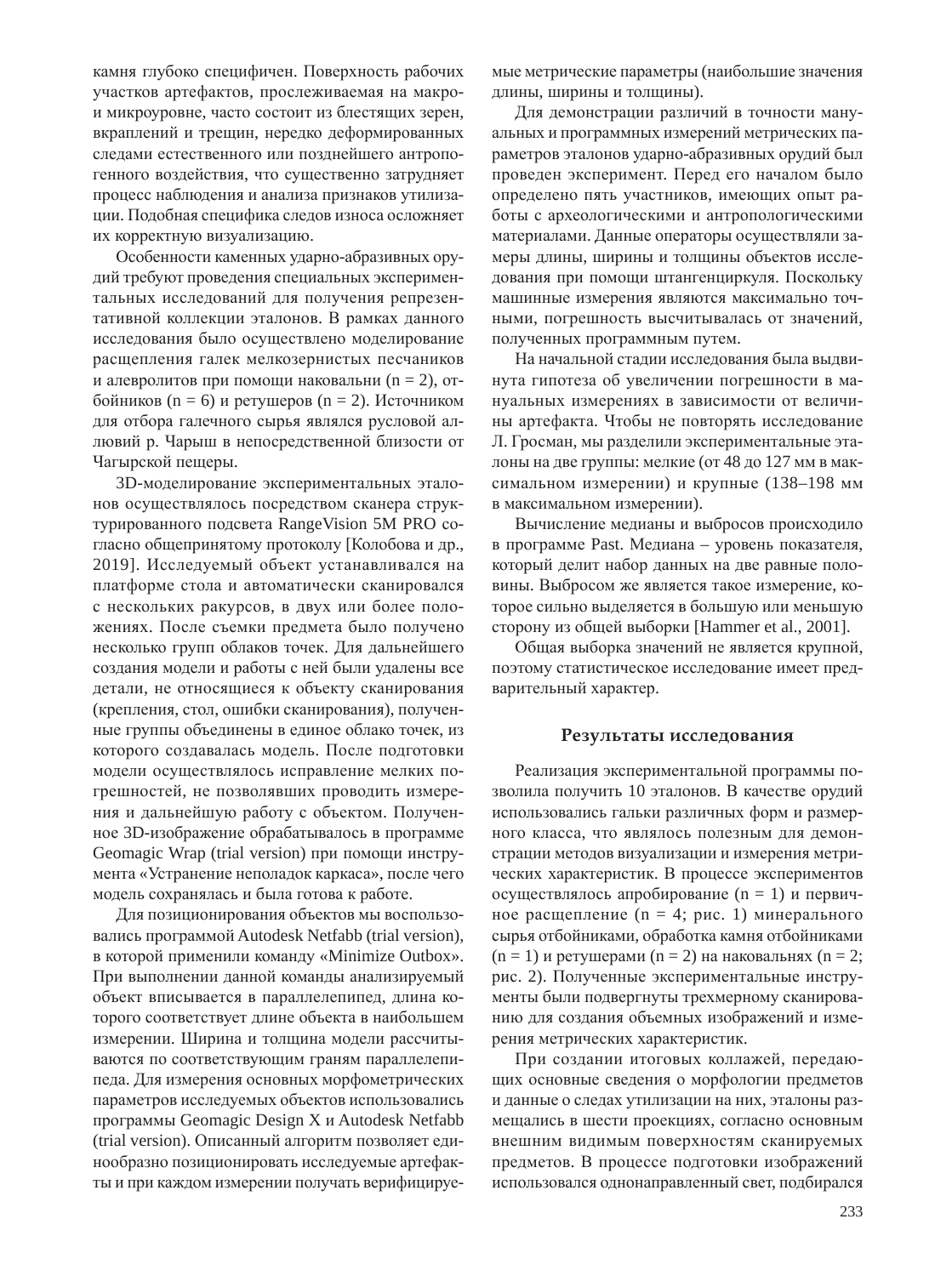

Рис. 1. Экспериментальный отбойник, применявшийся в процессе первичного расщепления каменного сырья.

 $1 - 3$ D-визуализация проекций инструмента; 2 – карта высот.

оптимальный цвет заливки, который позволяет наиболее корректно визуализировать следы износа, фиксируемые на макроуровне (см. рис. 1, *1*; рис. 2, *1*). При компоновке коллажа к указанным проекциям были добавлены изображения рабочей зоны эталонов в увеличенном масштабе и в виде карты высот. Использование карты высот, демонстрирующей особенности микрорельефа рабочей поверхности ударно-абразивных орудий, может служить полезным дополнением

Рис. 2. Экспериментальная наковальня, применявшаяся в процессе первичного расщепления каменного сырья.

1 – 3D-визуализация проекций инструмента; 2 – карта **BLICOT** 

макрофотографии, предоставляя дополнительную возможность визуализации следов утилизации (см. рис. 1, 2; рис. 2, 2).

В целом по сравнению с обычной фотографией визуализация морфометрических характеристик и признаков утилизации на ударно-абразивных инструментах посредством 3D-моделирования обладает следующими преимуществами: простота в создании изображений, легкость манипулирования проекциями и их масштабирования, выставления «источника освещения» и управления тенями, заливками. Использование фототехники для совершения всех указанных действий с учетом корректного позиционирования снимаемых артефактов, настройки света и экспозиции и последующей программной обработки получаемых фотографий в графических редакторах занимает существенно больше времени.

Отдельная сфера применения технологий 3D-моделирования при анализе ударноабразивных орудий связана с возможностью точных измерений сканируемых объектов и следов износа, фиксируемых на них. Посредством манипулирования с моделью в программном обеспечении Geomagic Design X производятся измерения метрических параметров и объема артефактов, вы-



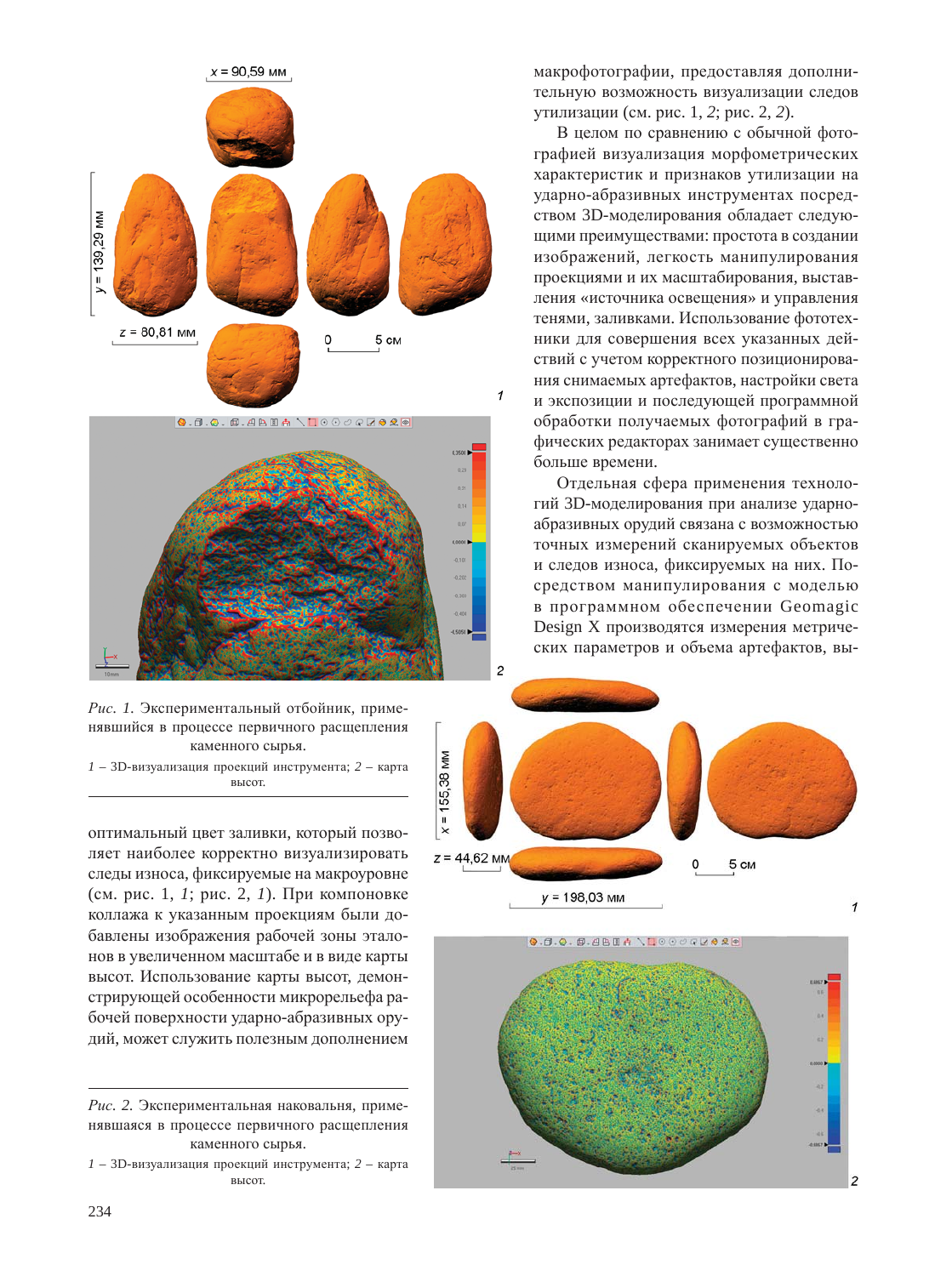числяются размеры утилизированных участков, а также длина, ширина и глубина линейных следов, выбоин, зарубок и других признаков утилизационных макродеформаций, имеющих относительно четкие границы. Программа автоматически выставляет трехмерную модель согласно осям *x*, у и *z*, идентифицирует линейный размер предмета в продольном и поперечном направлениях. Любые необходимые линейные измерения в указанной программе, вплоть до мельчайших деталей, производятся в ручном режиме посредством установки точек и фиксации расстояния между ними.

В результате проведенного эксперимента был составлен график метрических характеристик, полученных мануальным и программным способами (рис. 3). С помощью этого решения была проанализирована погрешность, возникающая при измерении ударно-абразивных инструментов человеком. Для демонстрации достоверной разницы в графике использовались показатели длины и ширины, выступающие основными характеристиками при визуализации и анализе представленных орудий в исследованиях.

Медиана погрешности при фиксации длины крупных орудий (> 138 мм) составила 1,92 мм, крупнейшие значения составляют 18,48 и 28,32 мм. 22 мануальных измерения близки к программному, остальные же три являются выбросами. При измерении ширины – 1,75 мм максимальные значения составили 6,29 и 6,51 мм. Все мануальные измерения близки к программным. Выбросы отсутствуют.

При измерении длины мелких орудий  $(< 127$  мм) медиана погрешности составила 0,61 мм, при максимальных значениях 3,65 и 15,03 мм. Лишь одно значение является выбросом, остальные 24 – близки к программному. Медиана погрешности по ширине – 0,7 мм, при максимальных значениях 6,12 и 8,61 мм. Мануальные измерения не являются выбросами, т.е. близки к программным.

## Заключение

В результате проведенного исследования были выявлены возможности и преимущества в использовании технологий 3D-моделирования при изучении каменных ударно-абразивных орудий. Применение трехмерного моделирования позволяет снизить погрешности в линейных измерениях артефактов, что дает возможность точной фиксации деталей микрорельефа орудий.

По результатам эксперимента было выявлено, что при измерении человеком длины крупных ударноабразивных орудий погрешность в среднем составляет от 0,5 до 2,0 мм. При фиксации метрических характеристик более мелких объектов отмечается минимальная погрешность. Тем не менее примерно в 10 % случаев при мануальном измерении артефактов достигалась погрешность более 2–5 мм.



Рис. 3. Метрические измерения экспериментальных ударно-абразивных орудий. Полые круги – мануальные измерения; заполненные круги - программные измерения.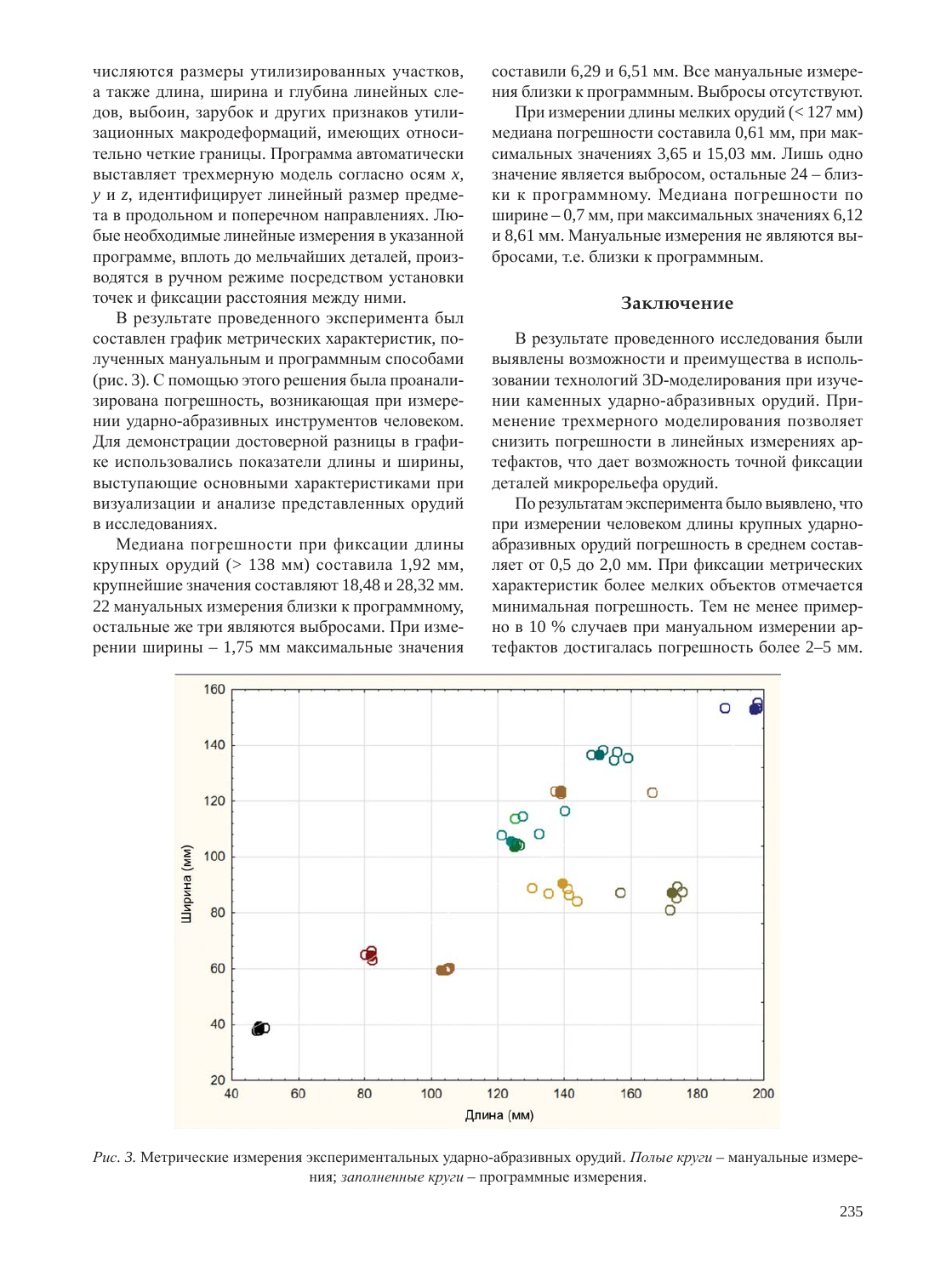Стоит отметить, что только четыре мануальных измерения из 100 сильно отличаются от программного. Это значит, что человек фиксирует метрические характеристики близко к программным, но с некоторыми погрешностями. То есть, если в исследовании не требуется высокий уровень точности, то можно использовать измерения опытных операторов.

Таким образом, современные технические возможности трехмерного моделирования способствуют повышению уровня достоверности получаемых данных.

### **Благодарности**

Работы по 3D-моделированию эталонов выполнены по проекту НИР № 0329-2019-0009 «Цифровые технологии в реконструкции стратегий жизнеобеспечения древнего населения Евразии», экспериментальные исследования – при поддержке проекта РНФ № 20-78-10125.

#### Список литературы

 $\Gamma$ иря Е.Ю., Федорова Д.Н., Степанова К.Н., Малютина А.А., Колпаков Е.М., Кульков А.М. Технические средства и исследовательские возможности археологической трасологии // Stratum plus. Археология и культурная антропология. – 2019. – № 1. – С. 131–143.

Голубева Е.В. Теория и практика экспериментально-трасологических исследований неметаллического инструментария раннего железного века - Средневековья (на материалах южно-таежной зоны Средней Сибири). – Красноярск: Сиб. фед. ун-т, 2016. – 144 с.

Гричан Ю.В. Новые аспекты палеоэкономики в позднепалеолитических памятниках Забайкалья (по материалам поселения Варварина Гора) // Человек и пространство в культурах каменного века Евразии / отв. ред. А.П. Деревянко, Т.И. Нохрина. – Новосибирск: Изд-во ИАЭТ СО РАН, 2006. – С. 9-16.

Князева Е.В. Технология металлургии и металлообработки на территории Нижнего Приангарья в Средние века: опыт экспериментально-трасологических исследований // Вестн. НГУ. Сер.: История, филология. - Новосибирск: Изд-во Новосиб. гос. ун-та, 2011. – Т. 10, вып. 5. – С. 108–116.

Колобова К.А., Федорченко А.Ю., Басова Н.В., Постнов А.В., Ковалев В.С., Чистяков П.В., Молодин В.И. Применение 3D-моделирования для реконструкции облика и функции предметов неутилитарного назначения (на примере антропоморфной скульптуры из материалов могильника Турист-2) // Археология, этнография и антропология Евразии. - 2019. - № 4. ɋ. 66–76.

Кучугура Л.И. К вопросу о типологии изделий из неизоморфных пород в верхнем палеолите // Археологический альманах. – 2003. – № 13. – С. 308–314.

Семенов С.А. Первобытная техника. - М.; Л.: Изд-во AH CCCP, 1957. – 240 c.

Семенов С.А. О следах работы на мустьерских орудиях из Воронцовской пещеры // Палеолит и неолит СССР. – Л.: Наука, 1972. – Т. 7. – С. 20–24.

**Шелинский В.Е.** К изучению техники, технологии изготовления и функций орудий мустьерской эпохи // Технология производства в эпоху палеолита / отв. ред. А.Н. Рогачев. – Л.: Наука, 1983. – С. 72–133.

**Beaune S.A., de Essai** d'une classification typologique des galets et plaquettes utilisés au Paléolithique // Gallia Préhistoire. – 1989. – Vol. 31. – P. 27–64.

**Beaune S.A., de** Nonflint Stone Tools of the Early Upper Paleolithic // Before Lascaux: The complex record of the Early Upper Paleolithic / eds. H. Knecht, A. Pike-Tay, R. White. – Boca Raton: CRC Press, 1993. – P. 163–191.

**Benito-Calvo A., Crittenden A.N., Livengood S.V., Sánchez-Romero L., Martínez-Fernández A., Torre de la I., Pante M.** 3D 360° surface morphometric analysis of pounding stone tools used by Hadza foragers of Tanzania: A new methodological approach for studying percussive stone artefacts // J. of Archaeol. Sci.: Reports. – 2018. – Vol. 20. – P. 611–621.

**Grosman L., Smikt O., Slimansky U.** On the application of 3-D scanning technology for the documentation and typology of lithic artifacts // J. of Archaeol. Sci. – 2008. – Vol. 35 (12). – P. 3101–3110.

**Hammer Ø., Harper D.A.T., Ryan P.D.** PAST: Paleontological statistics software package for education and data analysis // Palaeontologia Electronica. – 2001. – Vol. 1  $(4)$ . – P. 1–9.

**Keeley L.** Experimental Determination of Stone Tool Uses. – Chicago: Univ. of Chicago Press, 1980. – 212 p.

**Plisson H.** Digital Photography and Traceology: From 2D to 3D // Следы в истории: к 75-летию В.Е. Щелинского. – СПб.: ИИМК РАН, 2015. – С. 218–233.

**Pop E., Charalampopoulos D., Arps C.S., Verbaas A., Roebroeks W., Gaudzindski-Windheuser S., Langejans G.** Middle Palaeolithic Percussive Tools from the Last Interglacial Site Neumark-Nord 2/2 (Germany) and the Visibility of Such Tools in the Archaeological Record // J. of Paleolithic Archaeol. – 2018. – Vol. 1. – P. 81–106.

**Porter S.T., Huber N., Hoyer C., Floss H.** Portable and low-cost solutions to the imaging of Paleolithic art objects: A comparison of photogrammetry and reflectance transformation imaging // J. of Archaeol. Sci.: Reports. – 2016. – N 10. – P. 859–863.

**Stemp W.J., Watson A.S., Evans A.A.** Surface analysis of stone and bone tools // Surface Topography: Metrology and Properties. – 2015. – Vol. 4 (1). – 013001.

**Stepanova K.** Upper Palaeolithic grinding stones from Eastern European sites: An overview // Quaternary Intern. – 2020. – Vol. 541. – P. 162–181.

**Vaughan P.** Use-wear analysis of flaked stone tools. – Tucson: Univ. of Arizona Press, 1985. – 204 p.